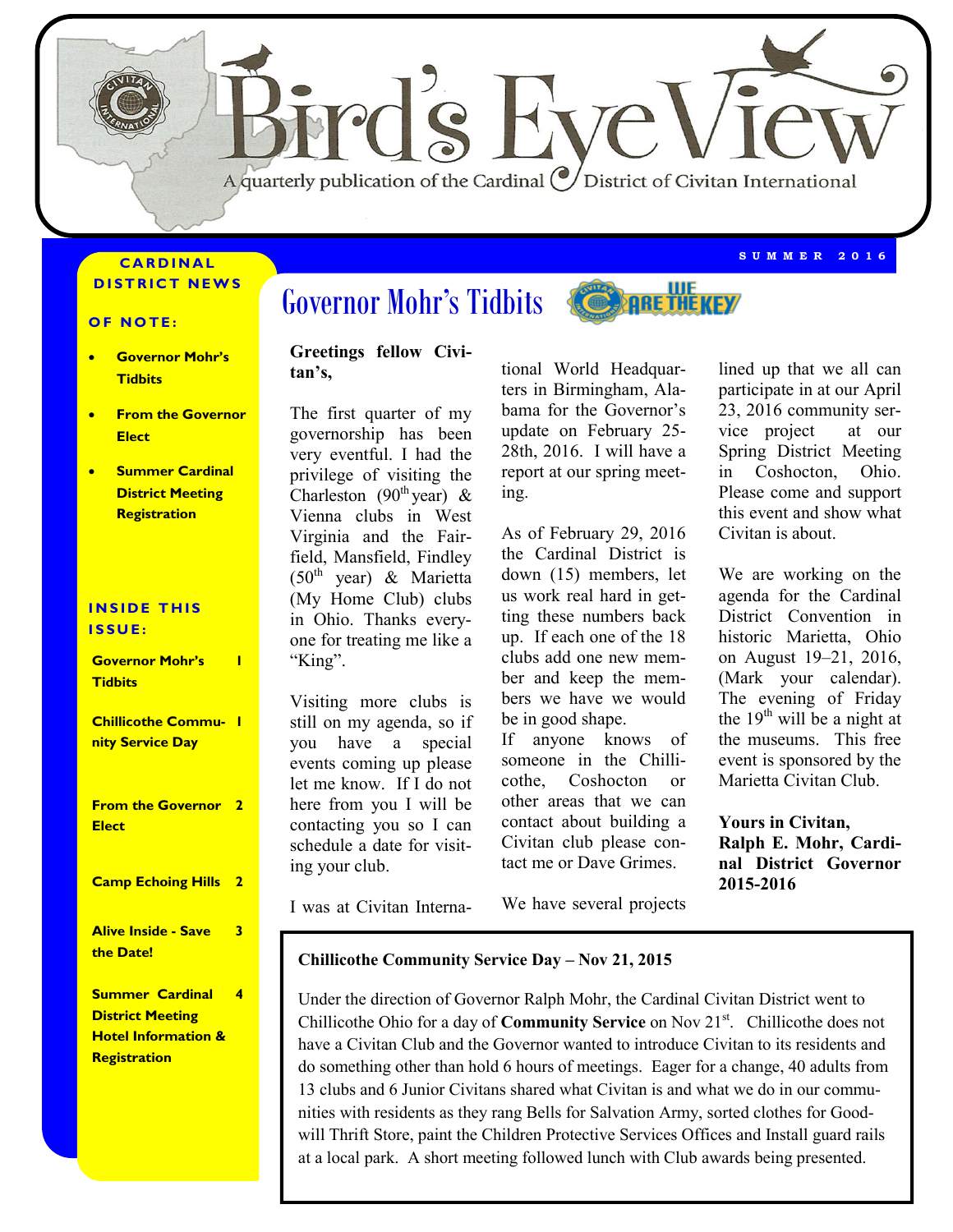#### **P A G E 2**



**For students with special needs, the transition from high school to independent**  living, competitive **employment or further education can be difficult. echoingU, provides these young people with the tools they need to succeed**.



# Memories that last a lifetime

**Camp Echoing Hills provides so much more than 7 weeks of Camp for individuals with special needs. With weekend respites throughout the year and a completely accessible travel program, Camp Echoing Hills provides a place for everyone to play.**



**Echoing Hills Village**  homes for **individuals with special needs all over the state of Ohio and internationally. Our goal is to Revolutionize the Lives of those who live here using Person-centered Practices to encourage selfadvocacy and personal growth.**

# From the Governor Elect

#### **Dear Fellow Civitans,**

It seems like yesterday I arrived home from Birmingham and the GE Academy. Well, that really happened in February but the energy from it is still very alive in me. What excitement in learning about Civitan International Research Center and all the amazing research happening there to make our world a better place. My heart is dancing with joy at the thought of starting another century for Civitan. March 17, 2017 Civitan will be 100 years old! Civitans around the world will begin the celebration at the convention in Norfolk, Virginia. Then the following year we will continue the celebration in Civitan's birthplace, Birmingham, Alabama. Will you join us? I sure hope so! I will be there!

Currently, Cardinal is preparing for our Spring District meeting at Echoing Hills. You will find a wonderful facility there. The services we are able to provide are quite different from the services we experienced in the fall but will be very beneficial to the residents and workers of Echoing Hills. Several years ago I had the pleasure of visiting the camp there to see one of my students enjoy riding on go carts. After the ride he came to me and thanked me for finding the funding for him to attend the camp. When you're at Echoing Hills on April 23rd check out the wide range of activities individuals may participate in. You will notice many learning experiences along with fun times. Thank you for helping Echoing Hills in advance.

Recently, I began working on chartering a new club in Marion with the Marion Club sponsoring it. This club, the Civitan Club of Marion County, thus far is made up of individuals with and without disabilities. The majority of the members are under the age of 35. They are in the process of completing their first service project, gathering needed supplies for the county Humane Society. What excitement! I look forward to announcing the club's chartering date very soon. Now, my question to you is "will your club sponsor a new club?" Clubs come in all shapes and sizes just like the people in them.

**Your Governor Elect, Cheri Tolly**

#### **Camp Echoing Hills - Coshocton – April 23, 2016**

April is Civitan Awareness Month and what better way to tell people who we are and what we do than by SHARING with Camp Echoing Hills and Resident Center in Coshocton Ohio. This is a facility for youth with disabilities. The camp will give a presentation on whom and what they do for residents and campers. Please plan on attending this **Service** and **Knowledge** day. The Camp Administrator – Lauren Unger has given the Cardinal District multiple opportunities to help them prepare for the coming summer season: Look for the listing on the registration form.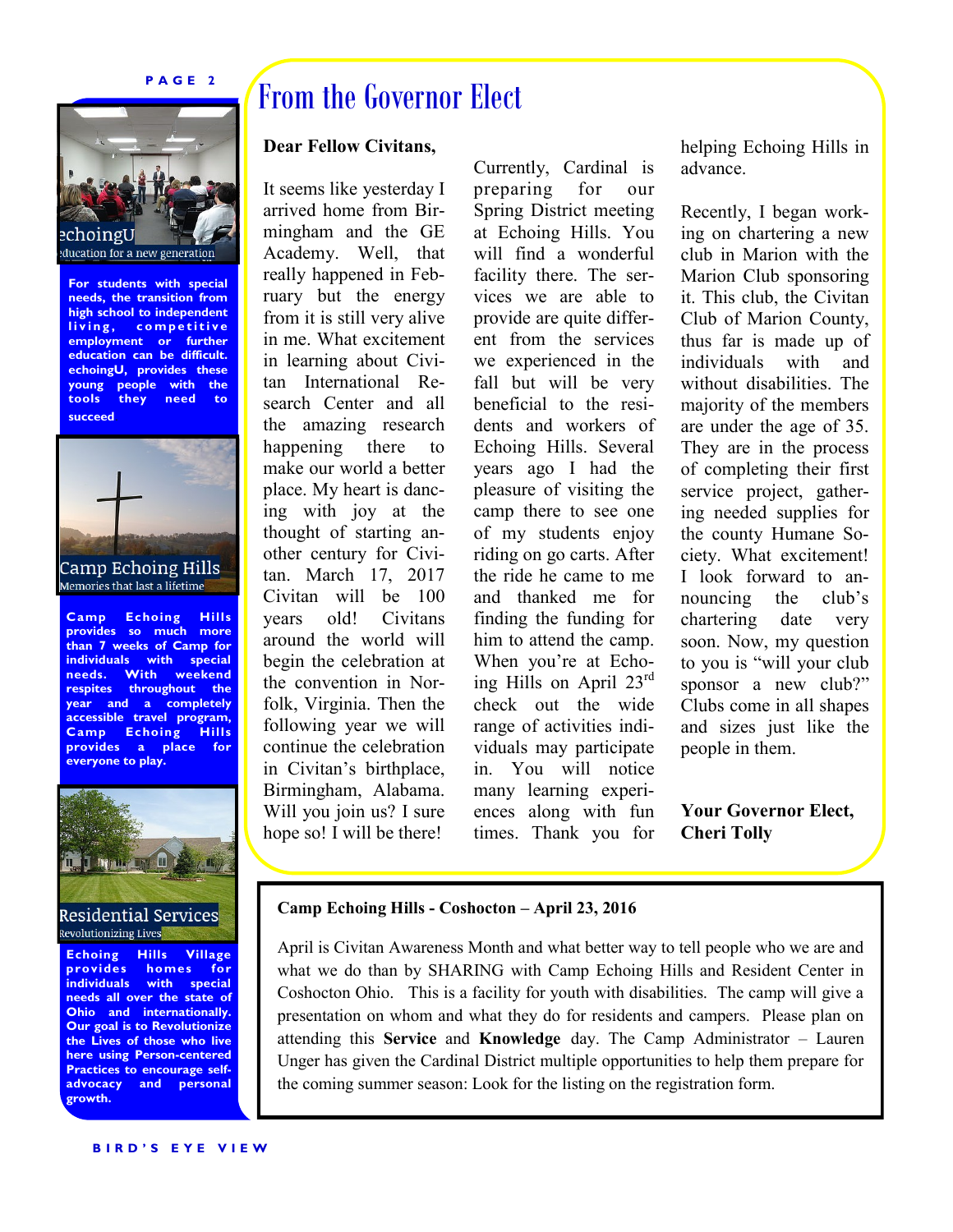#### PAGE 3

# **Music and Memory**



# **SAVE THE DATE!** MONDAY - APRIL 11th, 2016

LISTEN TO YOUR HEART **CONDANCE** 



Richland Blue Print.Com, Inc. 1069 Park Ave. West Mansfield, OH 44906 419-524-2781

**THE MANSFIELD CIVITAN** CLUB, in partnership with **CINEMARK STUDIOS.** present ALIVE INSIDE - a joyous movie exploring music's ability to reawaken our souls and uncover the deepest parts of our memories and humanity. **HIGHLIGHTS:** 

- Movie at 11AM
- **COLLECTING** usable IPods, MP3 for County residents
- Limited Seating
- **\* Reserve your FREE Tickets**
- · Teresa @419-946-1906

**Ontario Mansfield Town Center** 2355 Walker Lake Rd Ontario, OH CENTURY CinéArts *Tinseltown* rave

## **TAX DEDUCTIBLE DONATIONS SUPPORT:**

R K

\* Training for Nursing Homes\* Personal Headphones \* IPods \* MP3 Players \* Richland County Nursing Home & Home Bound Residents with **Alzheimer's and Dementia** 

FOR MORE INFORMATION OR TO VOLUNTEER TODAY:

www.civitan.com Teresa @ 419-946-1906 www.musicandmemory.org